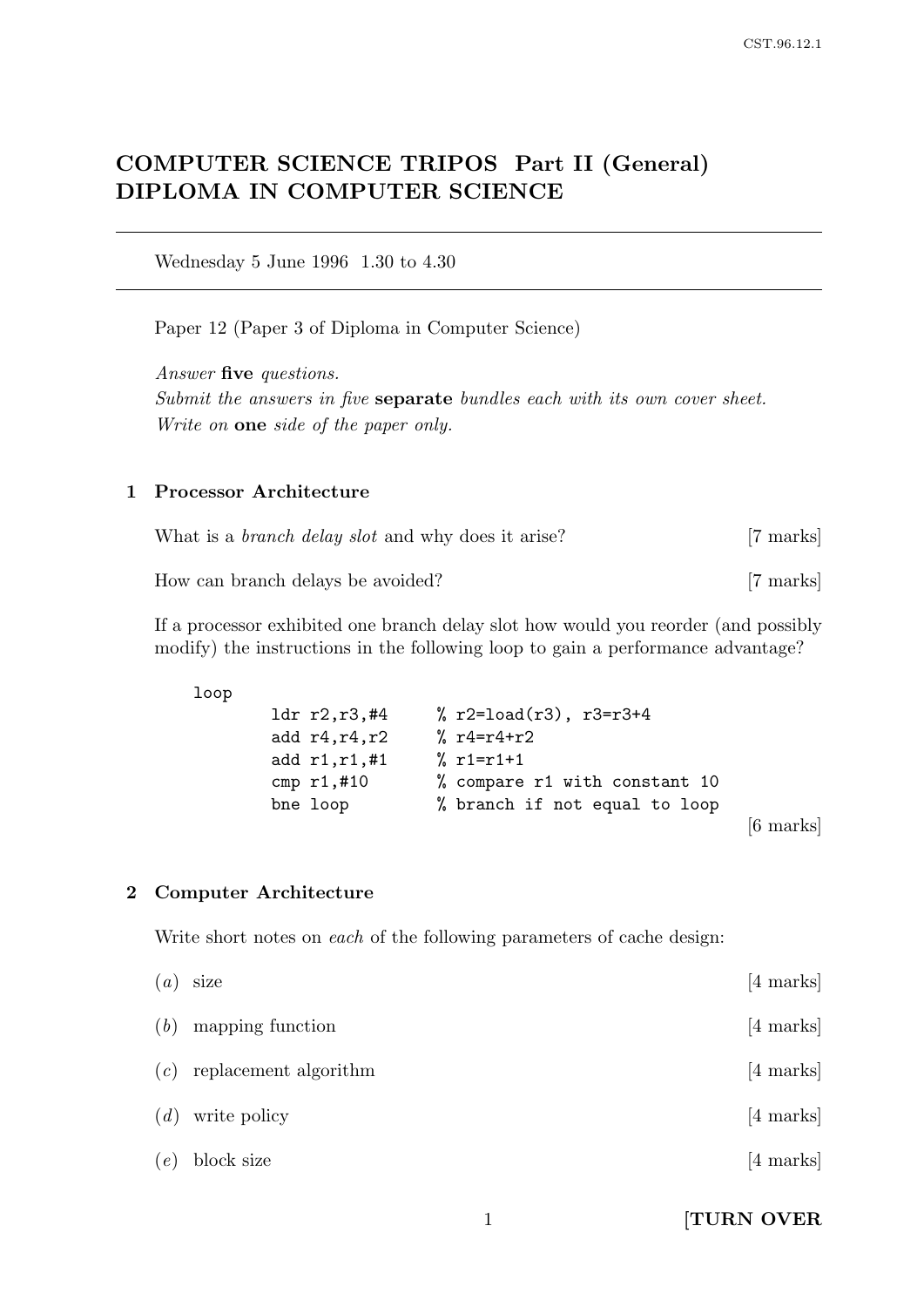# 3 Digital Communication I



Hosts X and Y are communicating through the data network provided by the switches A, B, C and D and the links interconnecting them as shown above. Initially all packets are travelling through switches A, C and D.

- (a) A packet is corrupted on the link between C and D. Describe the events that take place to recover from the error when
	- $(i)$  an end to end flow and error control protocol is in operation [5 marks]
	- $(ii)$  flow and error control are performed on a hop by hop basis [5 marks]
- (b) Switch C fails. Describe the events that follow to recover when

| $(i)$ the network is a datagram network | [5 marks] |  |
|-----------------------------------------|-----------|--|
|-----------------------------------------|-----------|--|

 $(ii)$  the network is connection oriented [5 marks]

## 4 Graphics

Consider the control of detail in a curve represented as a sequence of straight line segments.

Describe Douglas and Peucker's algorithm for removing superfluous points. [10 marks]

Describe how Overhauser interpolation can be used to introduce additional points. [10 marks]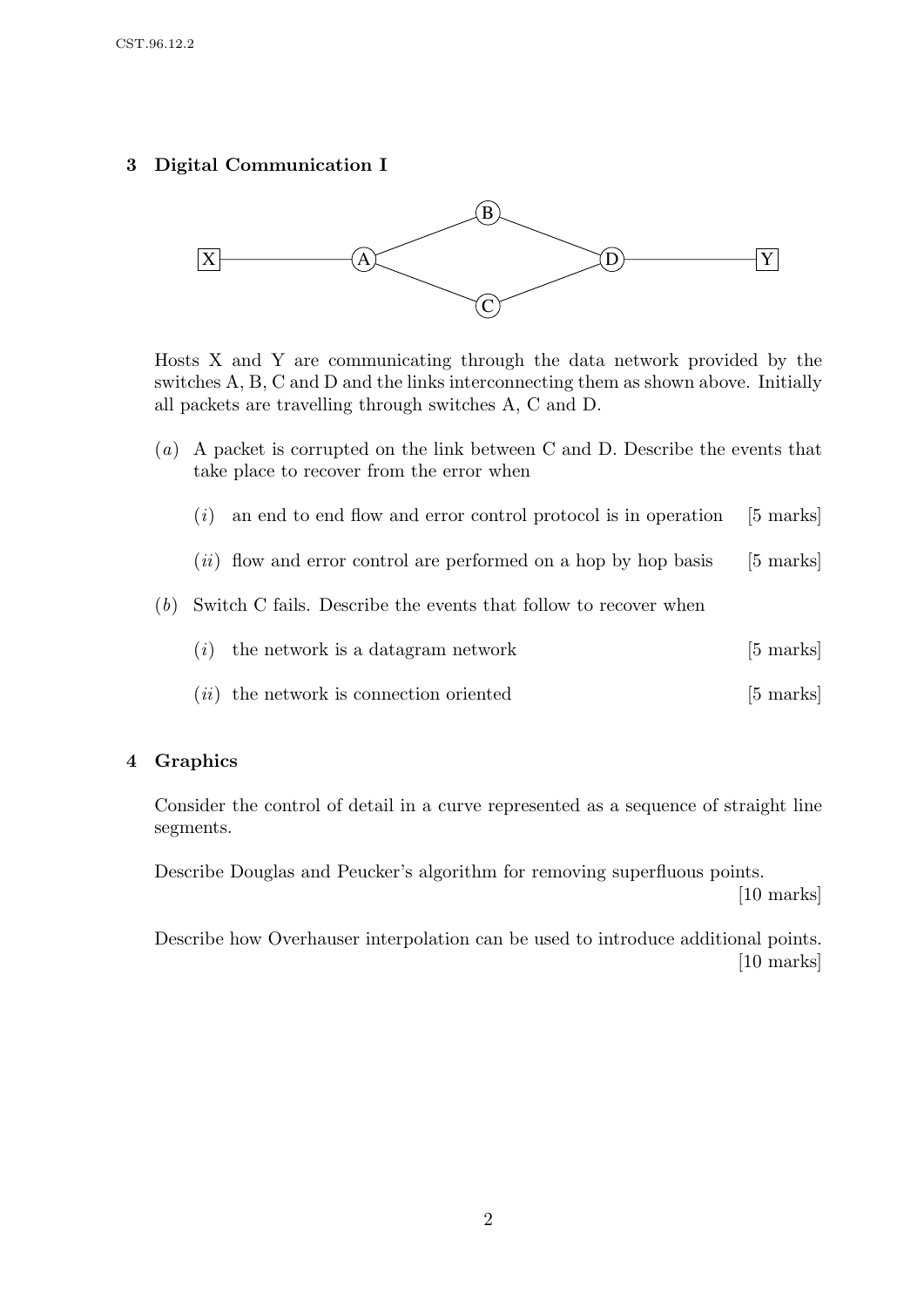#### 5 Business Studies

In a project plan what is meant by a *critical path*, and why is the concept useful? [5 marks]

A certain software project has two phases. Each phase has three tasks (analysis, coding and testing) which must be performed sequentially. Analysis for phase 2 cannot be started until analysis for phase 1 is complete. The effort in person-weeks, as estimated by the programmers, in each task is given in the table below.

| Task     | Phase 1 | Phase 2 |
|----------|---------|---------|
| Analysis |         |         |
| Coding   |         |         |
| Testing  |         |         |

Two staff are assigned to the project. Tasks may be performed by either member of staff. Analysis and coding tasks can have only one person usefully working at a time whereas, for testing, the time to completion is inversely proportional to the effort expended.

Draw PERT and GANTT charts for the project, and indicate the critical path. [5 marks]

Staff are each paid  $\pounds 24,000$  per annum. The company allows for overheads of  $100\%$  of salary. Equipment worth  $\pounds 50,000$  will be needed, depreciated over 5 years. Payment is proposed as 25% on start, 25% on delivery of the first phase, and 50% on completion. Draw up a rough budget and cash flow for the project. How much working capital (excluding equipment purchase, but including depreciation) is required? [5 marks]

What price and delivery would you quote for this project? Explain the additional factors you have considered in formulating your quotation. [5 marks]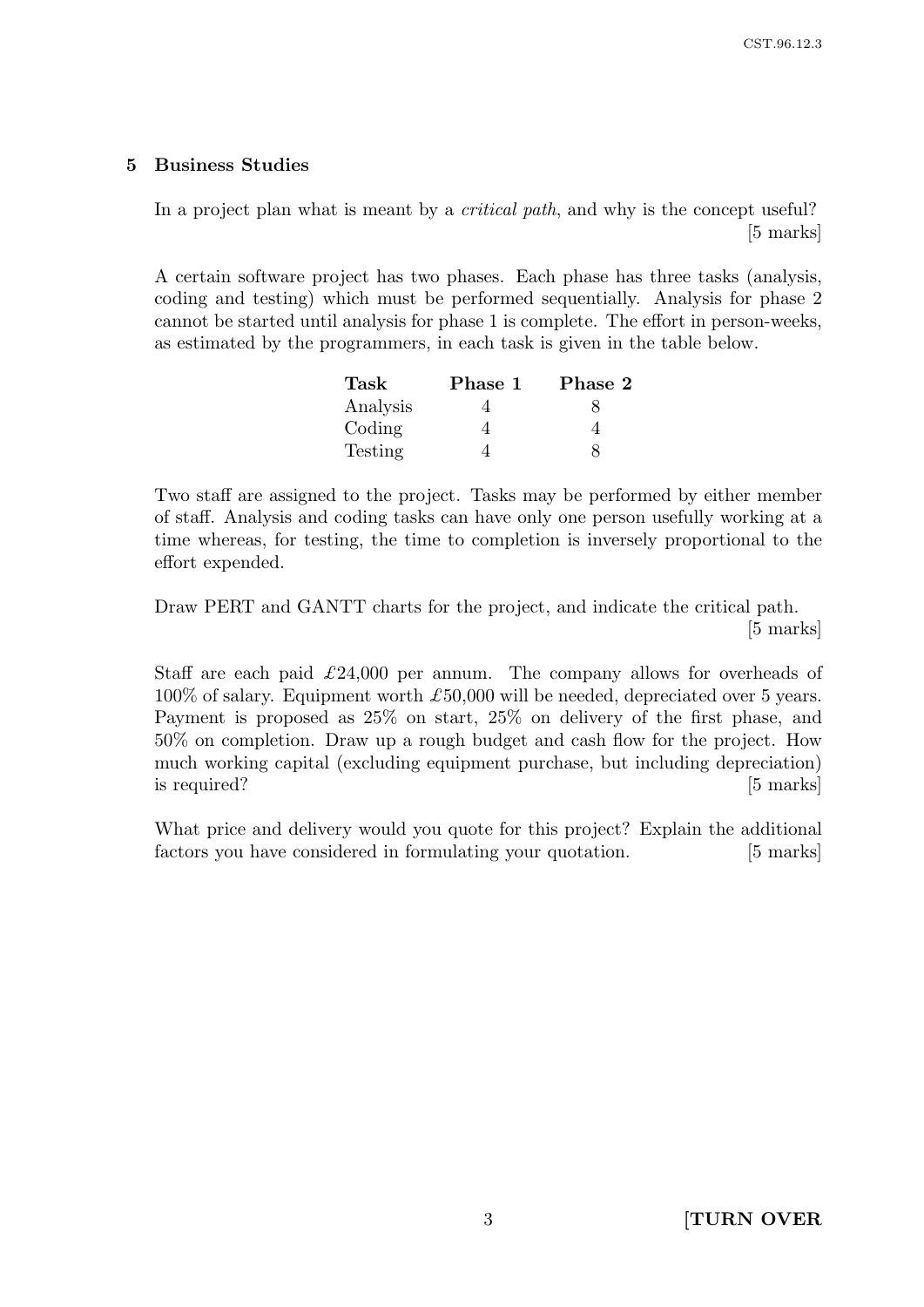# 6 Programming in C and C++

For five of the following C or C++ features write a very short fragment of code (perhaps 2 or 3 lines will suffice in most cases) that illustrates the syntax involved. In each case explain very briefly what your example achieves.

- (a) preprocessor macros and conditional compilation
- (b) casts that convert from one pointer type to another
- $(c)$  C and C++ style comments
- (d) the declaration of a simple  $C++$  class
- (e) overloading the operator '+'
- $(f)$  the C setjmp function
- $(g)$  the switch statement, including a default label

[4 marks each]

#### 7 Compiler Construction

Outline the key features of the design of the part of a compiler that will translate the abstract syntax tree representation of a program into a stack-based intermediate code. Concentrate on those features used in the translation of the following fragment:

... LET  $i = k$ LET  $i = k$ WHILE (i>0) AND (j<100) DO { i := i-1; j := j+2 } ...

In particular, concentrate on the mechanism you would choose to deal with

|     | $(a)$ the scopes of identifiers                                                   | $[6 \text{ marks}]$ |
|-----|-----------------------------------------------------------------------------------|---------------------|
| (b) | the compilation of boolean expressions involving the operators NOT, AND<br>and OR | $[6 \text{ marks}]$ |
|     | $(c)$ the translation of the WHILE command                                        | $[4 \text{ marks}]$ |
|     | $(d)$ the translation of the two assignments                                      | $[4 \text{ marks}]$ |
|     |                                                                                   |                     |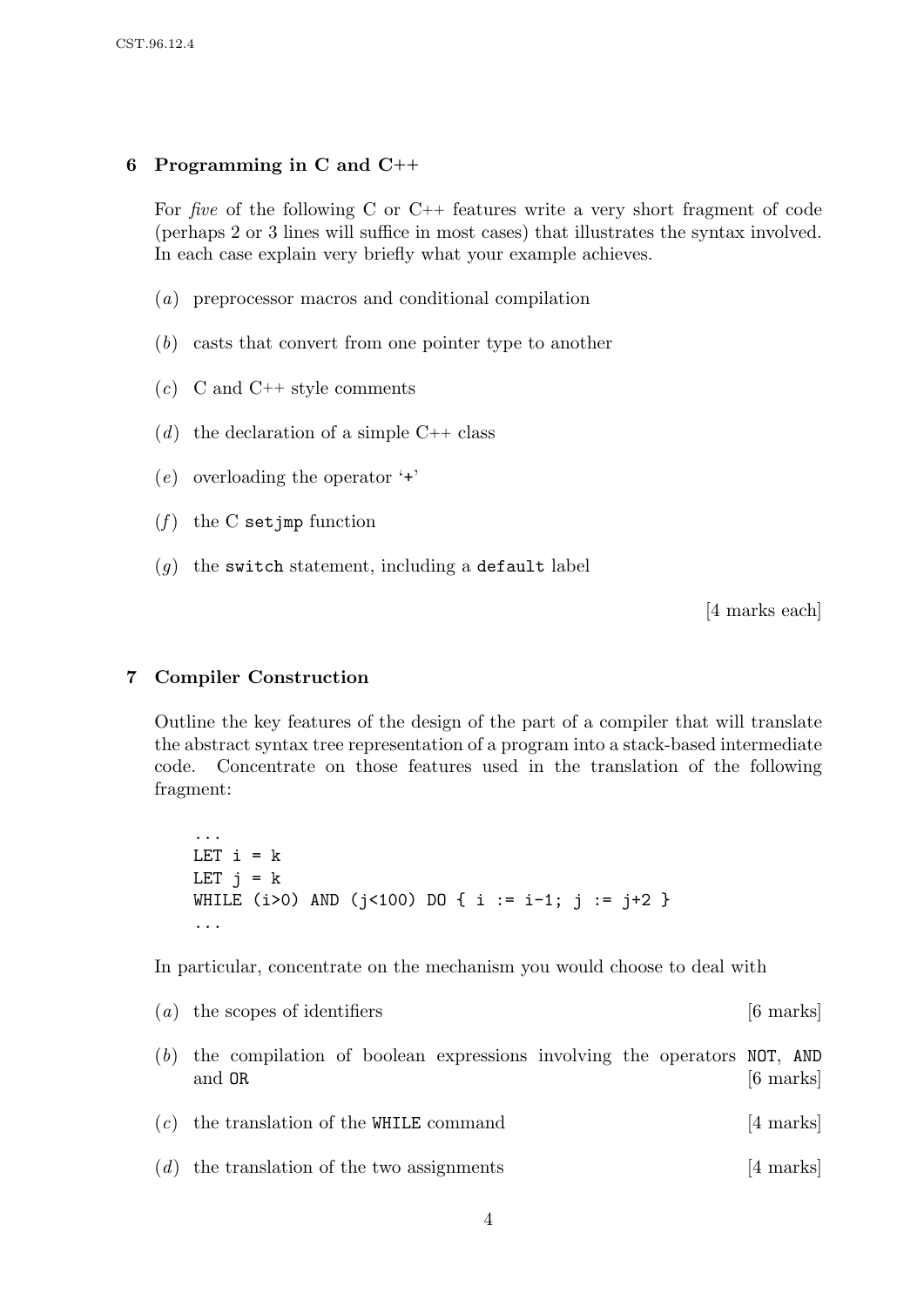#### 8 Prolog for Artificial Intelligence

An ordered integer binary search tree (or OIBS tree) is either empty or a tuple  $(T, N, U)$ , where T and U are also OIBS trees and N is an integer. Every node in T has a value less than N, which in turn is less than the value of every node in U.

- (a) Give two Prolog terms which are suitable for representing an empty OIBS tree and a node in the OIBS tree respectively. [2 marks]
- (b) Define a Prolog procedure insert (Item,  $T$ , NT), where Item is an integer being inserted into OIBS tree T, producing an OIBS tree NT. If Item is already present in T, then NT equals T. [9 marks]
- $(c)$  Define a Prolog procedure lookup(Item, T), where Item is to be looked for in OIBS tree T. A lookup goal will succeed if Item is found, or fail otherwise. [9 marks]

#### 9 Databases

Describe the essentials of the ODMG-93 standard for Object Database Management. [7 marks]

To what extent do these proposals conform to the ANSI/SPARC architecture for database management? [3 marks]

Describe how binary relationships can be modelled directly within the ODMG-93 standard. [4 marks]

In what way is it possible to create a representation for  $n$ -ary relationships that is similar to that of the relational model? [2 marks]

Explain how these alternative approaches allow a navigational style of data manipulation as well as supporting an extension of SQL. [4 marks]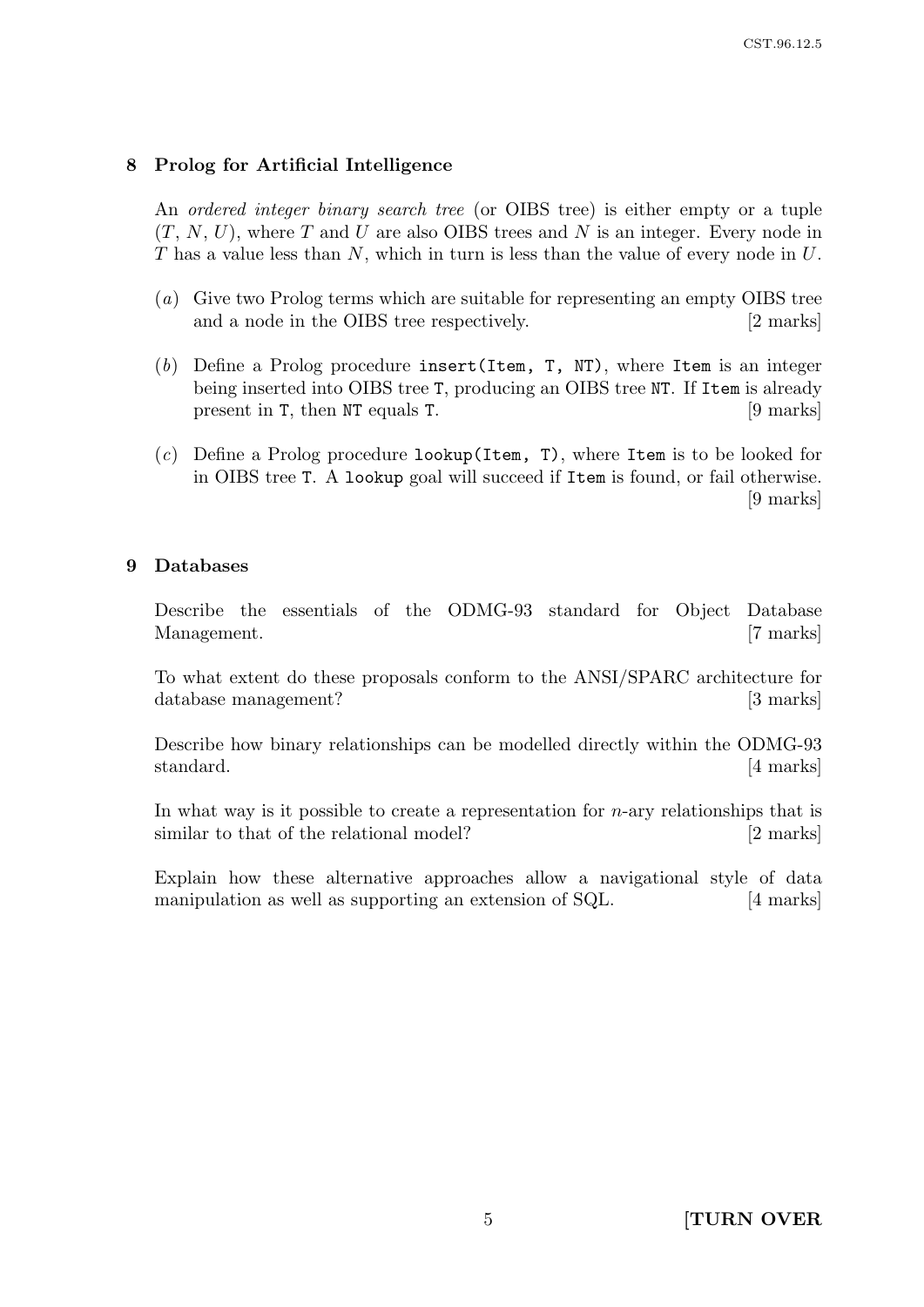# 10 Designing Interactive Applications

Some of today's photocopiers are connected by networks to repair centres so that technicians can monitor their performance and detect problems without visiting customer premises. Although this offers cost savings, it can have a negative impact on customer relations. Suggest an explanation for this, drawing on your knowledge of the service technician's job. [5 marks]

You have been asked to design a modification to a networked photocopier, to enable users to send messages to the repair centre when they encounter problems. Again drawing on your understanding of the nature of photocopier repair work, produce a rough design for the message-system user interface. Include a one-sentence problem statement, a mental-model description and an outline of the design of the user interface itself. [15 marks]

# 11 Introduction to Functional Programming

Describe how recursive definitions are modelled in the λ-calculus using Y.

[6 marks]

Consider the following attempt to define Y in ML:

val Y = fn f => (fn x => f (x x)) (fn x => f (x x))

Explain why this doesn't work. [6 marks]

Give a satisfactory definition of  $Y$  in ML and illustrate its use by defining the factorial function.  $[4 + 4 \text{ marks}]$ 

## 12 Computer Vision

Discuss the problem of face recognition and face detection based on wavelet encodings of facial structure and facial features. How can one distinguish between those facial undulations that are generic (universal, or normally present in all faces), and those which are particular to a given face and which therefore distinguish it from others? How can statistical decision theory formalize these two pattern recognition problems – face detection and face recognition? What are the main advantages and disadvantages of using wavelets for the encoding of faces? [20 marks]